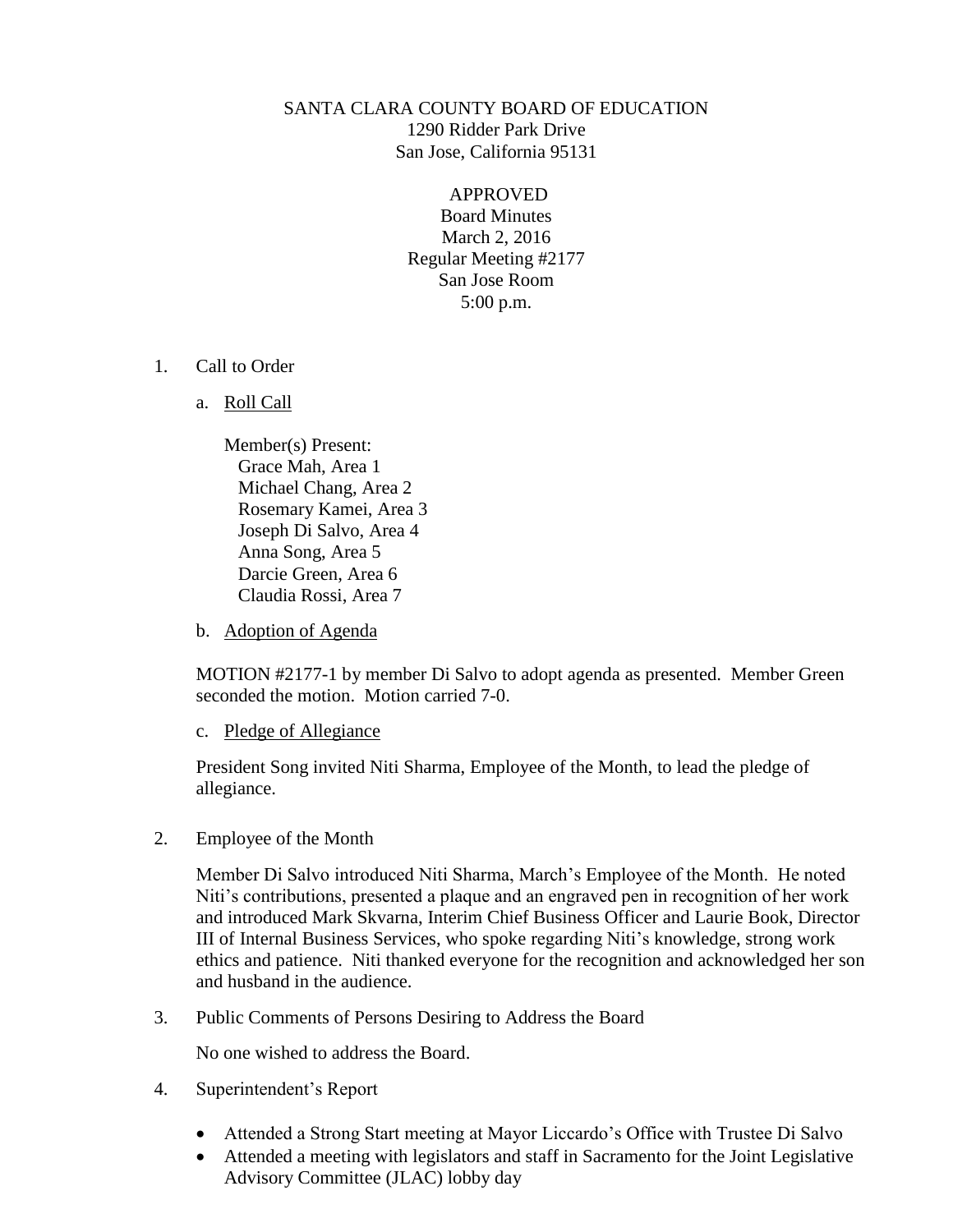- Attended a Cabinet Retreat
- Welcomed speaker John Hattie who will be presenting a Superintendent Speaker Series at the Santa Clara County Office of Education (SCCOE)
- Attended a Strong Start Leadership meeting at SCCOE
- Partook as a guest speaker at the Santa Clara County School Boards Association (SCCSBA) meeting
- Participated as a panel speaker at the National Association of Independent Schools conference
- Welcomed guests at the  $9<sup>th</sup>$  Annual Santa Clara County Children's Summit
- Attended the Family College Success Center Ribbon-Cutting Ceremony
- Attended the Preparing Teacher Leaders and School Leaders for the  $21<sup>st</sup>$  Century in San Diego
- Attended a Heart & Soles steering committee meeting
- 5. County Board of Education Member Reports

Grace Mah

- Attended the 9<sup>th</sup> Annual Santa Clara County Children's Summit
- Attended a meeting with legislators and staff in Sacramento for JLAC lobby day
- Attended a California County Board of Education Legislative Committee (CCBE) meeting

Rosemary Kamei

- Met with Marc Buller, petitioner of Legacy Charter School
- Visited Downtown College Prep school

Michael Chang

• Met with Tom Torlakson

Darcie Green

• Met with Marc Buller

Joseph Di Salvo

- Met with Marc Buller
- Chaired a JLAC meeting
- Met with Mayor Liccardo with Superintendent Gundry on the topic of Strong Start
- 6. Board Correspondence

There were no board correspondences.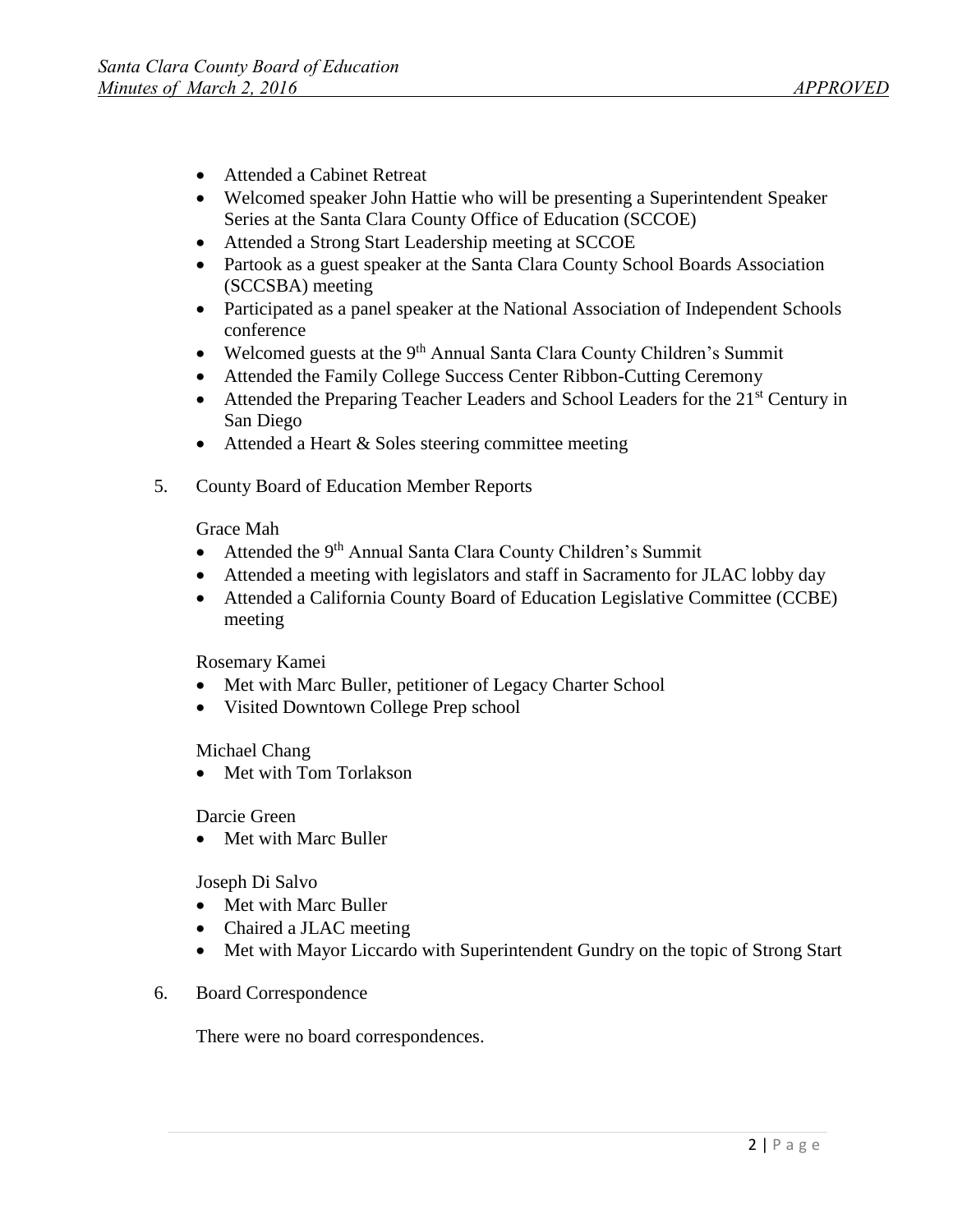- 7. Consent Action Items
	- a. Request Approval of Minutes of Regular Board Meeting of February 17, 2016 (#2176)
	- b. Request Acceptance of Donation
	- c. Request Adoption of Resolution Recognizing the Month of March 2016 as National Women's History Month

MOTION #2177-2 by member Mah to approve Consent Action Items 7A through 7C. Member Kamei seconded the motion. Motion carried 7-0.

- 8. Information Item
	- a. Types of Petitions Submitted to the County Board

Dr. Angelica Ramsey, Associate Superintendent, briefed the Board on the two types of charter school petitions that are submitted to the Board, which are: appeals denied by school districts and countywide benefit charter petitions. Davina Harden, Attorney from Atkinson, Andelson, Loya, Ruud and Romo, and Dr. Ramsey answered questions.

- 9. Action Items
	- a. Decision on the Countywide Legacy Academy Charter Petition for the Term of July 1, 2016 through June 30, 2021

President Song explained the decision process. Dr. Ramsey presented an opening statement. Marc Buller, lead petitioner of Legacy Academy and Mary Patterson, Chairman of the Board, spoke on the merits of the petition.

The following individuals from the Alum Rock Union School District spoke on their opposition to the petition:

- Superintendent Hilaria Bauer
- Dr. Sandra Sarmiento
- Annya Artigas
- Vince Inasaki

The Board asked clarifying questions.

The Board broke for Recess at 8:17 p.m. and reconvened into Open Session at 8:27 p.m.

After deliberation, the petitioners of Legacy Academy decided to withdraw their petition.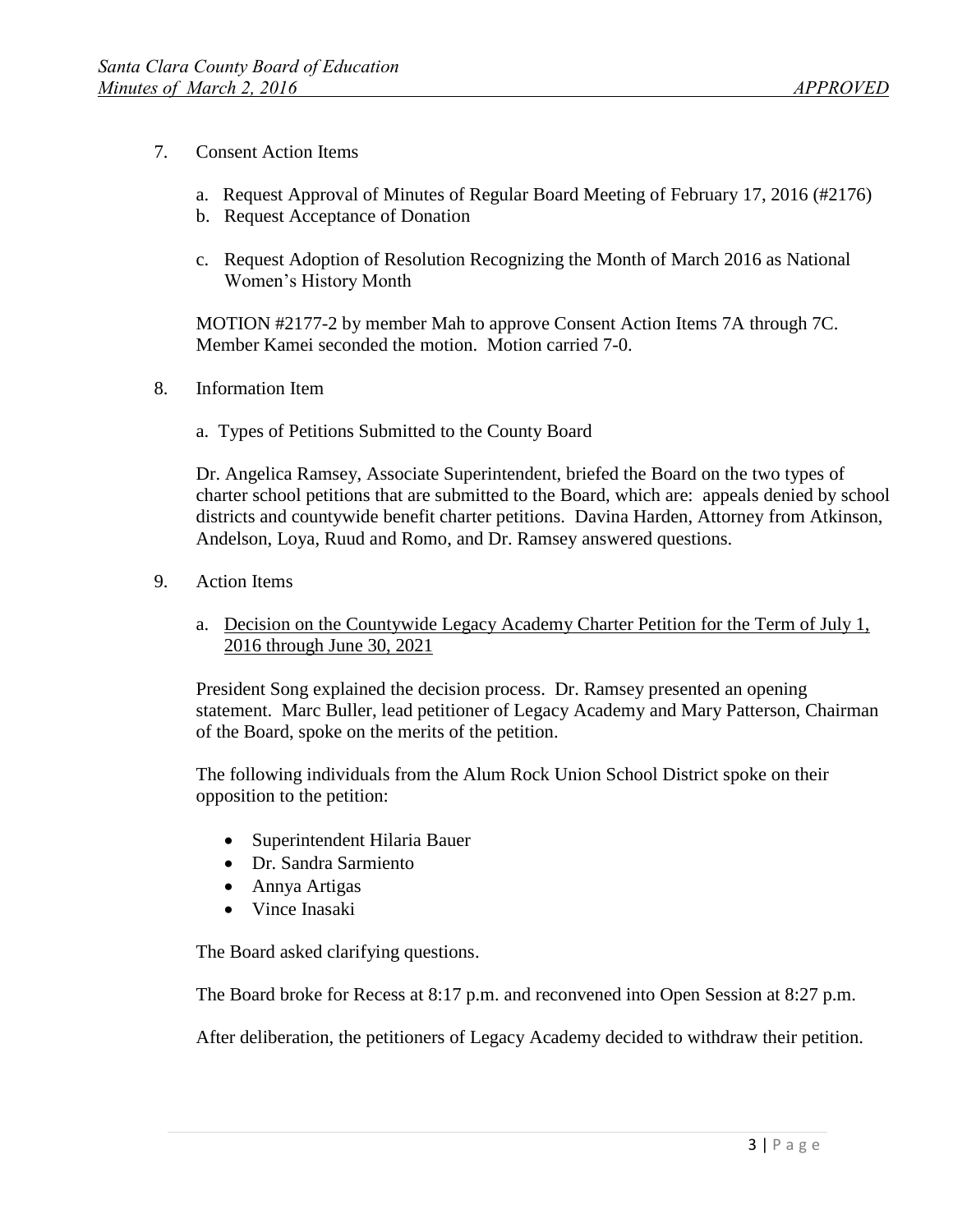b. Request Approval on the Renewal Petition for Downtown College Prep—Alum Rock

President Song explained the decision process. Dr. Ramsey provided a staff report.

David Herrera, lead petitioner of Downtown College Prep—Alum Rock, spoke on the merits of the renewal petition along with Jennifer Andaluz, co-founder and executive director.

The following individuals spoke in support of the renewal petition:

- Michelle Duong
- Siena Yco
- Rodney Yco
- Rosario Anaya

The Board asked clarifying questions and deliberated.

MOTION #2177-3 by member Di Salvo to approve the renewal petition for Downtown College Prep—Alum Rock for the period of July 1, 2016 through June 30, 2021. Member Green seconded the motion. Motion carried 7-0.

c. Request Approval of Contract Exceeding \$250,000 – Calstate Construction Inc.

Mark Skvarna, Interim Chief Business Officer, explained the contract exceeding \$250,000 for Calstate Construction Inc to the Board.

MOTION #2177-4 by member Di Salvo to approve the contract exceeding \$250,000 to Calstate Construction Inc. Member Kamei seconded the motion. Motion carried 7-0.

- 10. Information Items
	- a. Opportunity Youth Academy Update

Dr. Steve Olmos, Chief Schools Officer, introduced Gerry Gomez, Principal of Opportunity Youth Academy, who presented an update on Opportunity Youth Academy and answered questions. Mr. Gomez answered questions from the Board.

b. Charter Schools Update

Dr. Ramsey introduced Natalie Zaderey, Financial Administrator in the Charter Schools Department, who presented an update on Silicon Valley's Flex's fiscal issues. Dr. Ramsey presented the conditions for renewal set forth in the memorandum of understanding.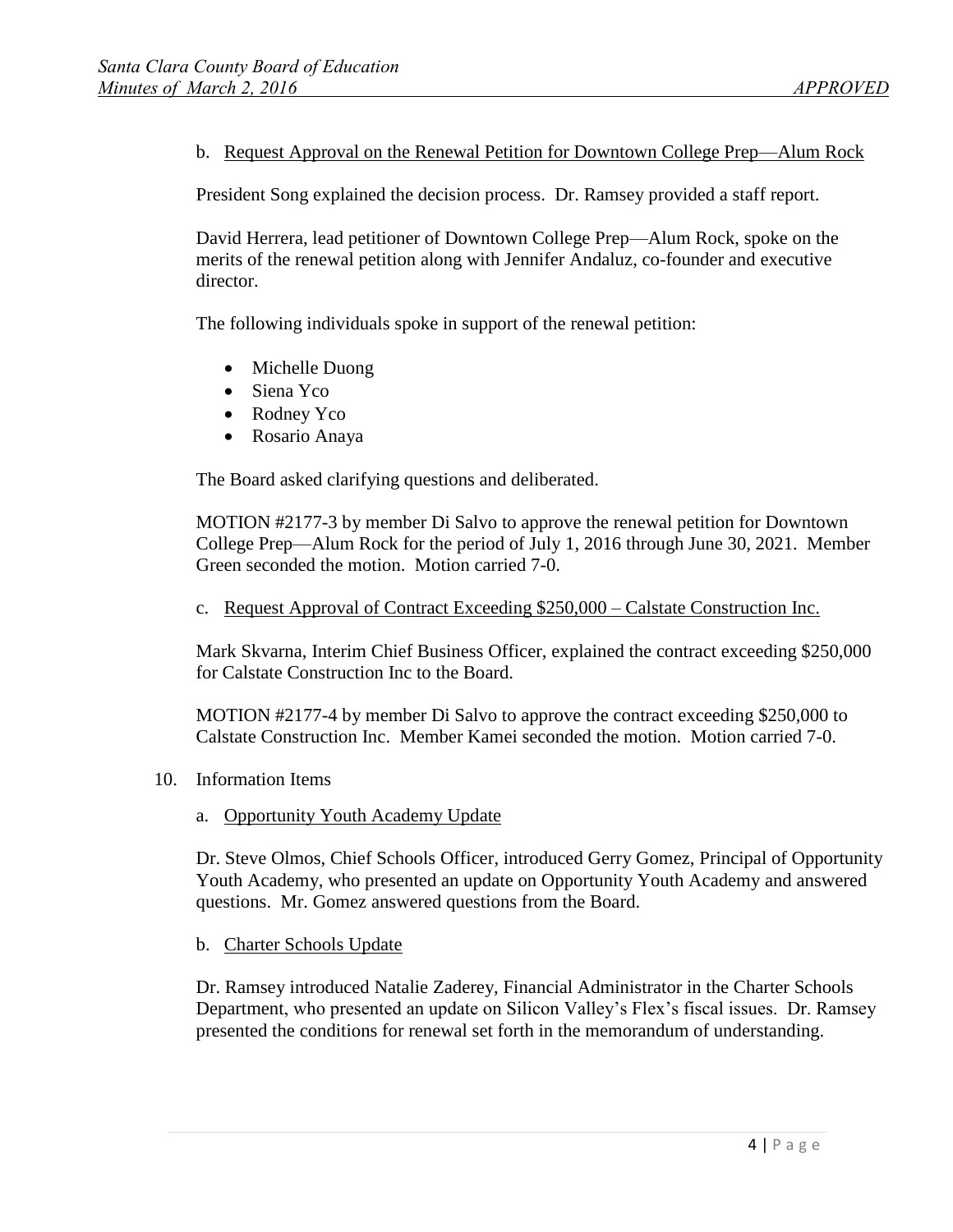## c. Overview on BoardDocs

Deputy Superintendent, Dr. Mary Ann Dewan, presented an overview of BoardDocs to the Board.

## d. Discussion on Setting a Date for Charter Schools Annual Reports to the Board

President Song presented the dates that indicated the number of board members that were not available taken from three rounds of online polling which determined the board's availability for a charter schools annual reports meeting. There was not a date where all seven members could meet. A new set of dates, possibly going into the fall, will be offered to the Board.

### 11. Board Committee Reports

There were no committee reports.

### 12. Future Agenda Items

*(overview) Requested items by Board members may be addressed at this time.* 

- 1. Board Study Session on Charter Schools, Quarterly (April 20, June 1, Sept 21, Dec 14)
- 2. Credo Report, June 1 (Trustee Di Salvo)
- 3. Update on SJ/SV 2020, summer 2016 (Trustee Di Salvo)
- 4. Best Practices and Roles of School Resource Officers (SROs) in Schools and Positive Behavior Interventions and Supports (PBIS) – Study has begun. Initial discussion scheduled for Nov 19, 2015 meeting of the Juvenile Justice Special Committee (JJSC). Report to the Board tentatively set for summer 2016. (Trustee Chang)
- 5. Budget Priorities, May 4 (Trustee Kamei)
- 6. Equity for API students in higher education, spring/summer 2016 (Trustee Song)
- 7. Billy DeFrank Center presentation, (Trustee Green)
- 8. Charter School Reviews, spring 2016 (Trustee Mah)
- 9. Strengthening Economic Security for County Residents, spring 2016 (Trustee Green)
- 10. Discussion on the U.S. Department of Education's 2016 National Education Technology Plan, summer (Trustee Di Salvo)
- 11. Follow-Up to Educator Effectiveness Funds Expenditure Plan―Report of progress and description of how the Professional Development is evaluated, July/Aug (Trustee Di Salvo)
- 13. Public Comments of Persons Desiring to Address the Board

No one wished to address the Board.

- 14. The Board held a Closed Session to consider the following item:
	- A. Public Employee Performance Evaluation /Update Title: County Superintendent of Schools (Government Code Section 54957(b)(1))